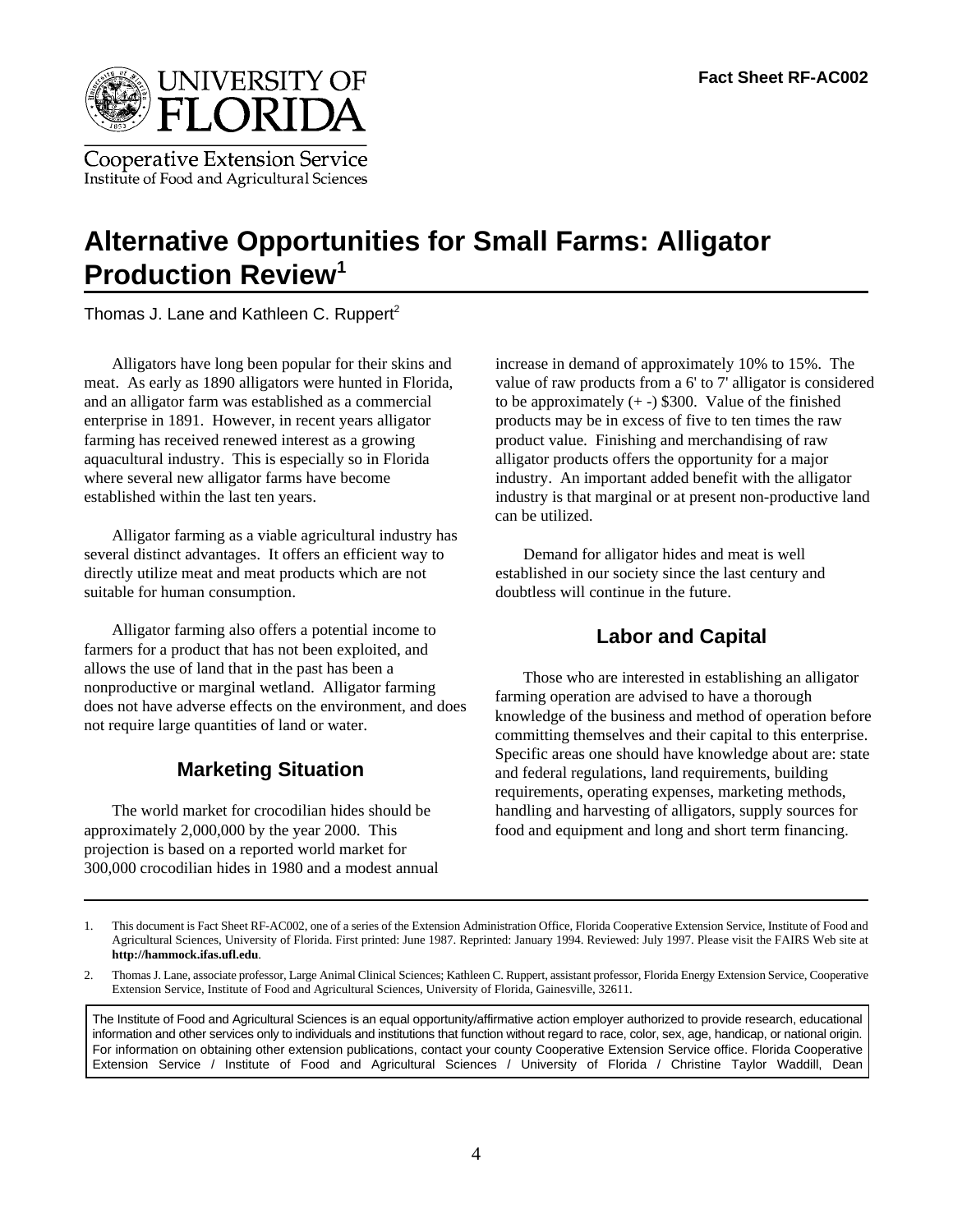### **Establishment**

The American Alligator (*Alligator mississippiensis*) appears similar to other reptiles in the physiology of reproduction. The development of the ovarian cycle occurs once each year between March and May in the northern Hemisphere. Egg laying occurs during June and July with hatching in August and September after approximately 65 days of incubation. Ideal temperature for egg incubation is 86F. The female alligator must mate each breeding season in order to lay fertile eggs. Follicles that are not ovulated during a breeding season undergo regression. Ovulated follicles are fertilized and travel via the oviduct to be laid 45 days later. All eggs are laid at one time.

Alligator reproductive rates in the farming environment have not reached the efficiency which occurs in the wild population. In order to attain a hatching rate of 1000 young alligators each year, it is estimated that 70 females and 25 males will be required in the breeding herd. Current figures from present day farms allow some assumptions to seem likely. That is: 70 percent of the females will nest each year and average 35 eggs per nest which will have a 60 percent hatching success rate.

These alligators should reach a length of 5 to seven feet within a time frame of 36 to 42 months. A thousand hatchling alligators are produced each year with a mortality rate not to exceed 10% over the three year growth period. This relates to nine hundred marketable alligators each year after the third year of operation. In a heated growout environment, the food consumption will be approximately 30 pounds of meat per year during the first year of growth; 125 pounds of meat in the second year and 250 pounds in the third year. Animals in the breeding herd will consume approximately 400 pounds of meat per animal per year.

Alligators are cold blooded reptiles which become dormant or inactive in cold weather. Alligator farming as a commercial enterprise is most suited for the Southern and Southeastern areas of the United States. However, it is feasible that some areas in other States with the correct facilities may be adapted to a farming enterprise.

#### **Facilities**

There are two different approaches to alligator farming. The first method is to have a completely integrated operation which maintains its own breeding stock, hatching facility, nursery facility and a growout house. Following laying, the eggs are collected, artificially incubated and the hatchling alligators are then raised in the growout house to a marketable size which is between 5 and seven feet.

The second method is to have just a growout operation (sometimes referred to as a feedlot). With this operation, hatchling alligators are purchased from a farm or ranch specializing in the production of hatchlings. Hatchlings may also be available from State agencies which regulate the wild population.

The following specifications and costs for a low-cost alligator farm are based primarily on actual practices of some alligator farms. The farmers are able to have lower costs by doing much of the construction work themselves, buying used equipment, using less space per alligator, and using lower cost building designs. The low-cost farm requires four years to reach full production and should produce 900 alligators per year.

 A utility building of 800 square feet is constructed at the beginning of the first year of operation. The building has an incubation room, space for a cooler and freezer, and a storage room. There is no office or nursery. The hatchlings are transferred to the grow-out building immediately after hatching.

This farm also has three grow-out buildings. The first one is built at the beginning of the second year in order to house the alligators during their first year. The building is of concrete construction with two rows of pens. The height of the building is less than four feet and access is through hinged roof panels from the perimeter of the building rather than through a central walkway. The total area of the building is 2,000 square feet.

 A second grow-out building of 7,300 square feet is built at the beginning of the third year and a third building of 10,300 square feet is built the fourth year. The design and construction of these buildings are the same as for the first one.

### **Summary**

Operating an alligator enterprise is very expensive. Large capital investments are required over a period of three to four years while no income is being generated. Because of the newness of the industry, there is no certainty that the production methods used will achieve the goals desired.